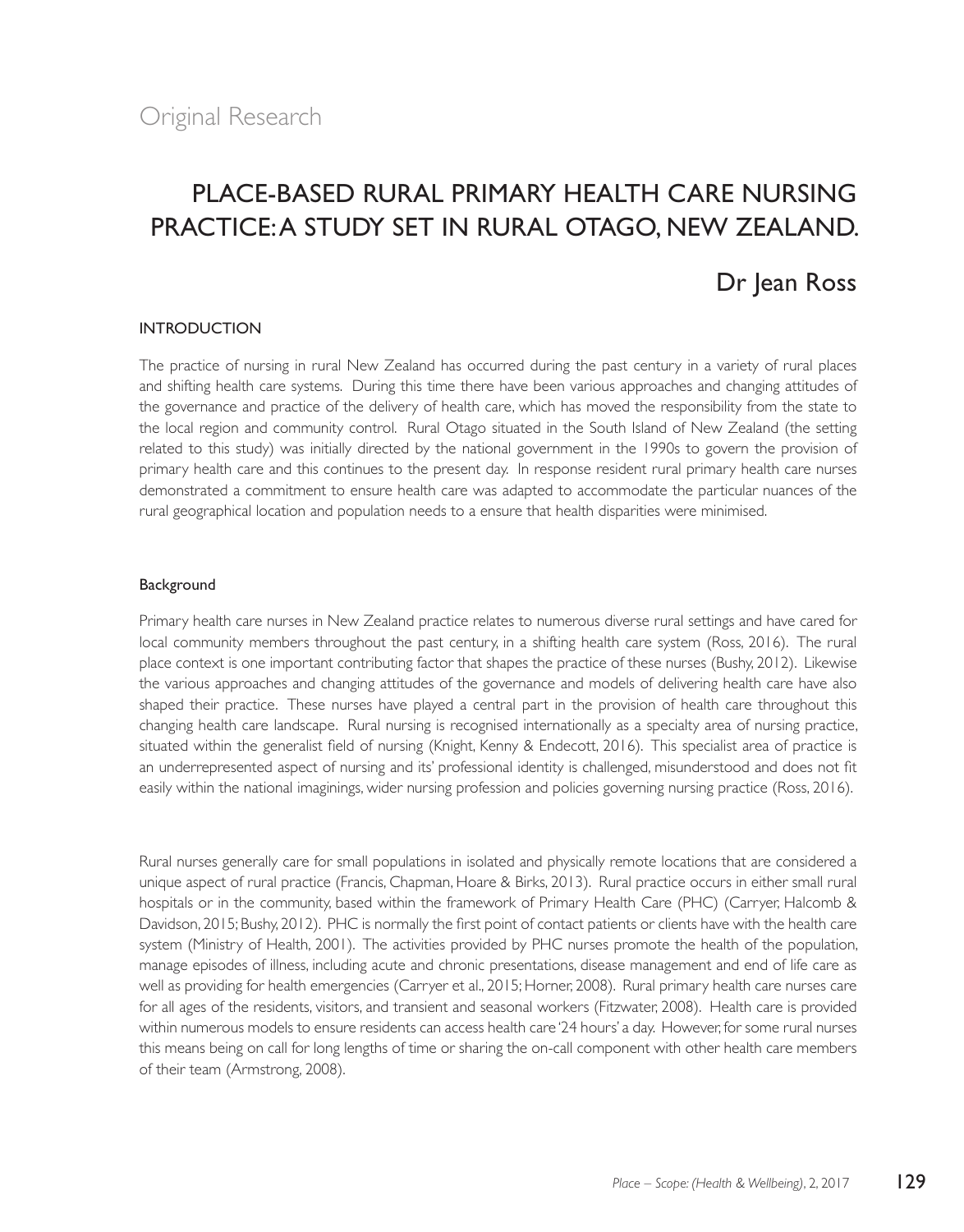The majority of rural nurses experience dual-relationships as both an opportunity and a challenge. Opportunities can be considered as engaging with the community and its residents while developing a long-term relationship with patients and their families (Crooks, 2012). Challenges can be associated with working in the geographical context of frequent socioeconomic deprivation (National Health Committee, 2010), geographical barriers and reduced transportation as well as experiencing poor road conditions (Bushy, 2009). Challenges such as these, together with the recognised barriers associated with personal and professional isolation, limited on-going education; lack of anonymity (Davis, Williamson & Chapman, 2014; Bushy, 2012; Crooks, 2012; Molinari & Bushy, 2012) and conflicting professional boundaries and role conflict, add to the complexity of the factors that compound the difficulties of practising health care in the rural location.

Worldwide there is an uneven distribution of rural health professionals per capita of population in rural locations, when compared with urban areas (Hughes, 2009). Allied health practitioners, including physiotherapists, occupational therapists, radiographers, dentists and pharmacists are less likely than doctors and nurses to practice in rural and remote locations (Hegney, Francis & Mills, 2014; Hughes, 2009). A reduction of health care practitioners leads to the lack of availability and recruitment of experienced health practitioners and a corresponding lack of rural planning and dedicated funding. These challenges, together with the limited financial resources and the "uneven geographical distribution of the… health care workforce" (Hughes, 2009 p. 205) are evident, as the rural geographical location becomes more isolated or remote over time. It is in these rural, geographically isolated locations, in developed countries, that rural nurses form the majority of health care practitioners (Hughes, 2009). These primary health care rural nurses deliver a diverse range of health services, often in demanding circumstances (Bushy, 2012) and New Zealand rural nurses are not immune to this challenge (Ross, 2016).

The New Zealand health care system has evolved over an approximate one hundred and sixty year period, in which the rural context has had a profound influence on the development of the country's health care system (National Health Committee, 2010). This health care system evolved through a number of differing phases, population needs and political aspirations. The initial period was associated with the 'pioneering phase' throughout the 1840- 1930s, the 'welfare phase' established between 1938-1980s and the 'neo-liberal phase' from the 1990s into the contemporary period. Nurses have been a part of all of these three phases in different guises and to differing degrees providing them the opportunity to adapt their practice to accommodate change and the health needs of community members. In doing so I acknowledge their practice as representative of their commitment and response to the delivery of health care as illustrative as a place-based practice.

In the 'pioneering phase' there was a need for health care to be provided as the population of New Zealand was increasing with the arrival of gold seekers from Asia and Australia, and the European population increased and settled in rural locations to farm the land. Gauld (2001) suggests that the provision of health care needed to become more organized, however funding and the recruitment of doctors was unreliable and difficult because of the isolation and sparsely populated areas termed, the 'Backblocks' (Wood, 2008). In 1909 the 'Backblock Nursing Scheme' (BNS) was established to provide health care for the increasing European settler population (Wood, 2009). A similar nursing scheme was established in 1911 to care for the rural Mäori population (indigenous people of Aotearoa, New Zealand) and was referred to initially as the Native Nursing Scheme (NNS) (Burgess, 1984), and was renamed the Mäori Health Nursing Service (MHNS) in 1922. The BNS and MHNS was one aspect of formalised nursing practice that provided a health service comprising nursing, public and emergency health care as well as midwifery services in the remote areas of New Zealand (Wood, 2009, 2008). The Backblock nurses demonstrated their contribution to the delivery of an extensive range of health care activities as a result. They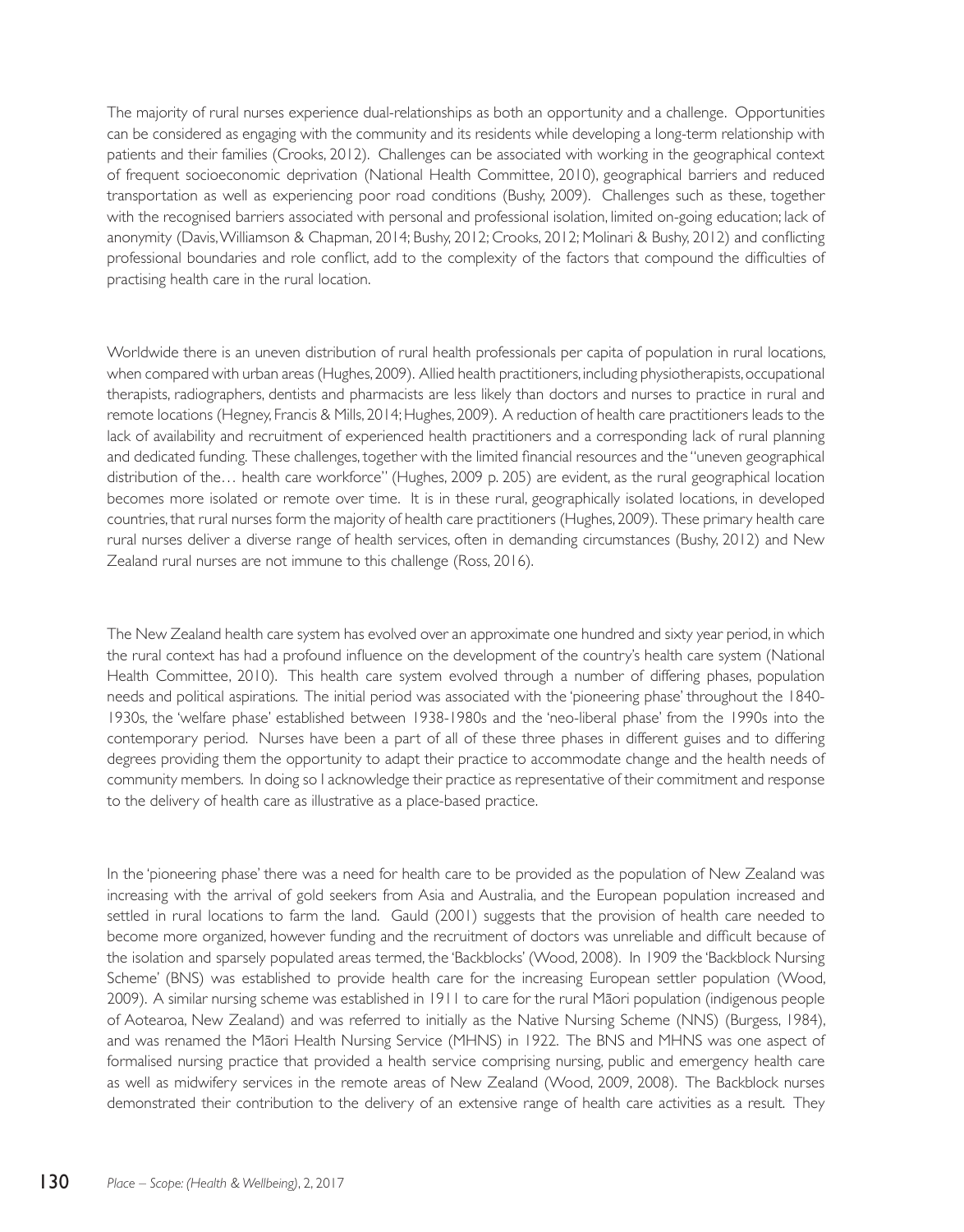become the local health resource for the settlers and the indigenous population while maintaining regular contact with the nearest resident doctor, who was at a distance (often some fifty miles away) and located at the district's base hospital (Wood, 2008). Backblock nurses responded to the changing health care environment and over time adapted and expanded their practice in response to the needs of the community and the context in which the population resided. In the process of this adaptation, so too did the professional status of these nurses change, according to Wood (2008) "[…] for nurses taking on the role, it provided a chance for independent practice and greater responsibility, far from the hierarchical systems and practice in hospitals" (p. 69).

What is of significant interest in this paper is that the practice of Backblock nurses remained unchanged up until the 1940s. During this time nurses who practiced in rural contexts merged for the first time with urban nurses. This was a time of the establishment of the second phase of the health care reforms the 'welfare state' (Dalziel & Saunders, 2014). Nurses from this time onwards were referred to as district, public health, and Plunket nurses, generally visiting people in their homes and workplaces as well as children at school both in the urban as well as rural settings and remained constant until the redevelopment of new models of health care in rural regions.

As a result of limited funds associated with the global economic downturn, the government enacted major health reforms resulting in a change to the provision of health care (Prince, Kearns & Craig, 2006). This restructuring during the early 1990s aimed to improve efficiency and access to health services (Barnett & Barnett, 2009, 2005) and was influenced by a neo-liberal philosophy. The health care system at this stage was transformed radicallyinitially in the 1990s as Rural Community Trusts (RCTs) were established. The RCTs were representative of the local rural community residents and consisted of a number of the health care professionals who practiced in these communities (Barnett & Barnett, 2001). The intentions of the RCTs were to identify the health needs of their community residents' and to plan, manage and fund health services and evaluate the outcomes (National Health Committee, 2010; Barnett & Barnett, 2001). Instead of these services being governed and funded nationally they were transferred to that of community control offering rural primary health care nurses the opportunity to develop a health care system responsive to the local community need and effectively self-governance (Barnett and Barnett, 2009).

#### Aims of the research

This study aimed to generate awareness as to what shaped the identity of the rural primary health care nurses' from the rural Otago region during a significant time of change between the 1990s and 2000s. I was interested to uncover if rural place (as defined in the occupational title of the rural nurses) was a contributing factor. Equally I wished to understand what constitutes being a rural nurse, how they practice and what their contribution has been to the rural health care sector. These were the research questions posed to the participants. This information in turn provides the potential to strengthen the nurses' understanding of their changing and adapting identity and provide them with an ability to articulate the significance of their practice to the rural health care and national nursing sectors. Up until now, there has been little exploration as to the factors that contributed to the innovative practice these rural nurses pioneered.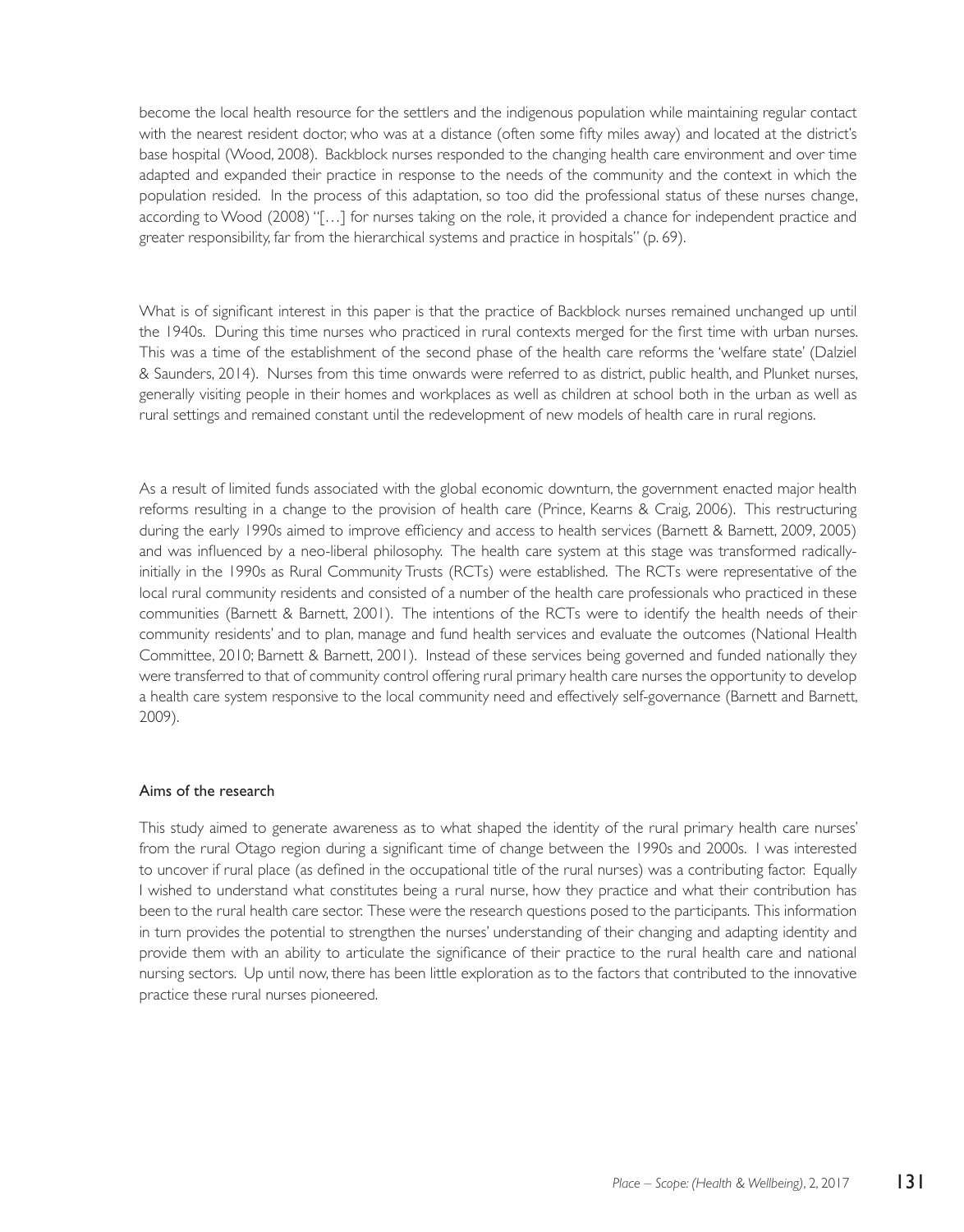## METHODOLOGY

This qualitative study is positioned within the social sciences, and adopts an interpretivist approach. Unique to the interpretivist paradigm is the notion of 'context' (Whitehead, 2013). Briefly, context is associated with the national and regional contexts of New Zealand and considers the broader social, cultural and organisational circumstances, as well as the physical locations which impact on the study participants practice. The study was conducted in the rural Otago region in the lower central part of the South Island Rural Otago has a landmass of 32,000 kilometers and a population of 215,100 as of June 2015 (Statistics New Zealand, 2015) which is approximately only 5% of the total of New Zealand's population (Otago Regional Council n.d.) resulting in a large geographical location which is relatively unpopulated. The aim of this inclusion is an attempt to engage the reader to become familiar with the unique aspects of rural nursing from the study location.

#### Data collection

Seventeen regional rural nurse participants agreed to participate and consented (in writing) to be interviewed. I noted the participant's preferences and timetabled the interviews with the participants whether they wished to have a face to face or telephone interview. The semi-structured interviews occurred in rural Otago over a threeweek period in April/May 2007 when I travelled around the rural Otago region and visited and interviewed thirteen participants face to face. These interviews ranged from forty-five minutes to two and a half hours duration. The interviews took place at the discretion of the participant at their place of work, or at their home. The remaining four participants were subsequently interviewed over the telephone, during 2007 and 2008. The rural nurse participants' details indicate that all participants were female and their ages ranged between 20-60 plus years at the time of data collection. There were two participants in the 20-29 year group who had experienced rural practice between three months and 1.5 years, at the time of data collection. Two participants were aged between 30-39 years and had experienced rural practice between two and six years. There were five participants whose ages ranged between 40-49 years and had experienced rural practice between three and twenty five years. Equally the age ranges of the rural nurse participants' between the years of 50-59 had experienced rural practice between four and seventeen years. Additionally, there were three participants who identified as 60 years plus and had experienced rural practice between eighteen and twenty years.

This study represented a broad spectrum of regional rural nurse participants ranging from a minimum of three months practice to twenty-five years and a number of years in between these minimum and maximum ranges. The age ranges of the rural nurse participants were representative of the years of experience. However, there was one exception as one participant representative of the 40-49 year range had been the longest in rural practice, in total, twenty-five years at the time of data collection.

#### Data analysis

The data from these interviews were digitally recorded and then transcribed by a professional typist and analysed by engaging with a thematic analysis, to seek how the practice of these rural primary health care nurses was shaped.

#### Ethical approval

The University of Otago Human Ethics Committee approved this study in 2006.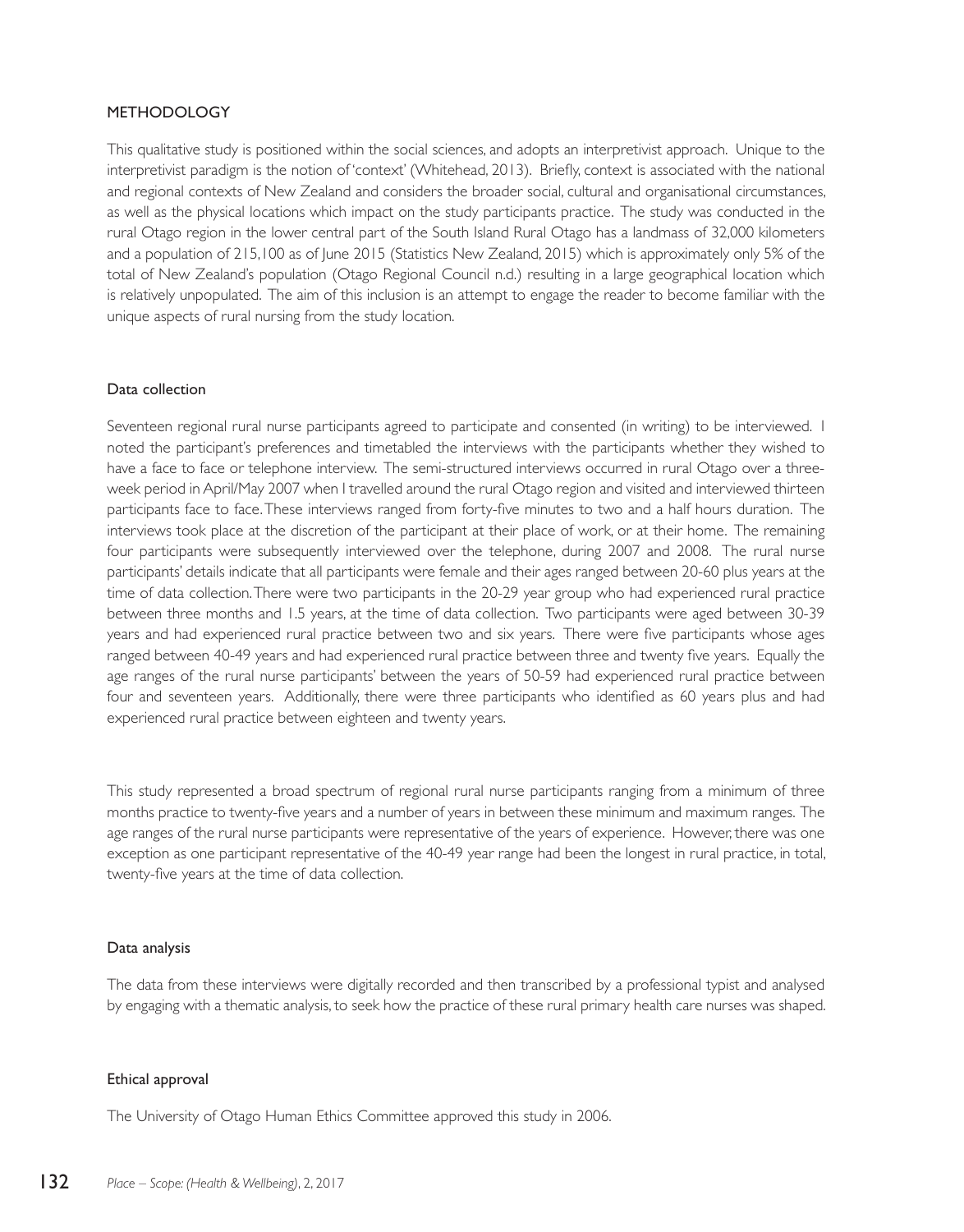## **FINDINGS**

This analysis has led to insightful findings and signal that during the 1990s and early 2000s rural nurses' adapted their practice to ensure the level of health care was initially maintained and latterly, improved. In response rural nurses demonstrated a commitment to ensure that a suitable model of health care has been provided with the benefit that health disparities were minimised. There are some common themes that bind the practice of rural nurses together, namely the community focus, isolation, inadequate resources, limited transport, lack of anonymity and the restricted availability of health care practitioners. This style of practice relies on the rural nurse using initiative, being innovative and flexible, rather than relying on one practice model which fits all rural communities. The participants in this study highlighted the dominant characteristics of distance and isolation that define the rural location and the lives of the people who live rurally. Traditionally, rural people have responded to this isolation by developing self-reliance, hardiness and becoming a close-knit community (Bushy, 2009; Cloke, 2006). Distance can be classified by actual distance measured by kilometres, time taken to travel and the perceived time and distance to services (Bidwell, 2001; Bushy, 2000).

New Zealand rural nurses recognised a number of aspects which identify them with the rural region, such as being aware of the particular nuances of distance and the time taken to provide health care. More specifically rural nurses noted they were aware of being responsive to the particularities associated with the physical terrain, long distances travelled and the factors that promote isolation in which they adapted their practice in accordance with these factors. This means they are required to become as resourceful as possible as they practice within these contexts. Isolation can compromise the rural nurses' practice, often resulting in ethical dilemmas (Hutton, 2016; Bushy, 2009) as to the choices and decisions the rural nurse makes related to the context of their practice. The rural characteristics of hardiness, autonomy, diligence and perseverance are seen to foster self-reliance (Bushy, 2000; Lee, 1998) and further characterised as a result of distance and isolation as, expressed by these rural nurses:

The rural nurse that identifies with some of the things that are commonly thought of as being part of rural *practice as living and working in a rural community, the sort of professional and geographical isolation, some of those common factors are common to all rural nurses.* 

(P16)

*You are working alone with no, with no immediate backup if something goes wrong although they [rural nurses] have cell phones there is very limited reception out there.*

(P6)

The findings identified three main themes from the data. First, a sense of change to the health care structure leading to opportunities for nurses to develop their own models of practice. This sense of change led to a sense of self, highlighted as the second theme, in which the self-governing aspects of practice are embedded within different models of care and a sense of practice is revealed. These models of care are further revealed in the third theme, a sense of difference, in which rural nurses' relationship with the rural context, community members and resident health professionals, adds to the unique aspects of the provision of health care.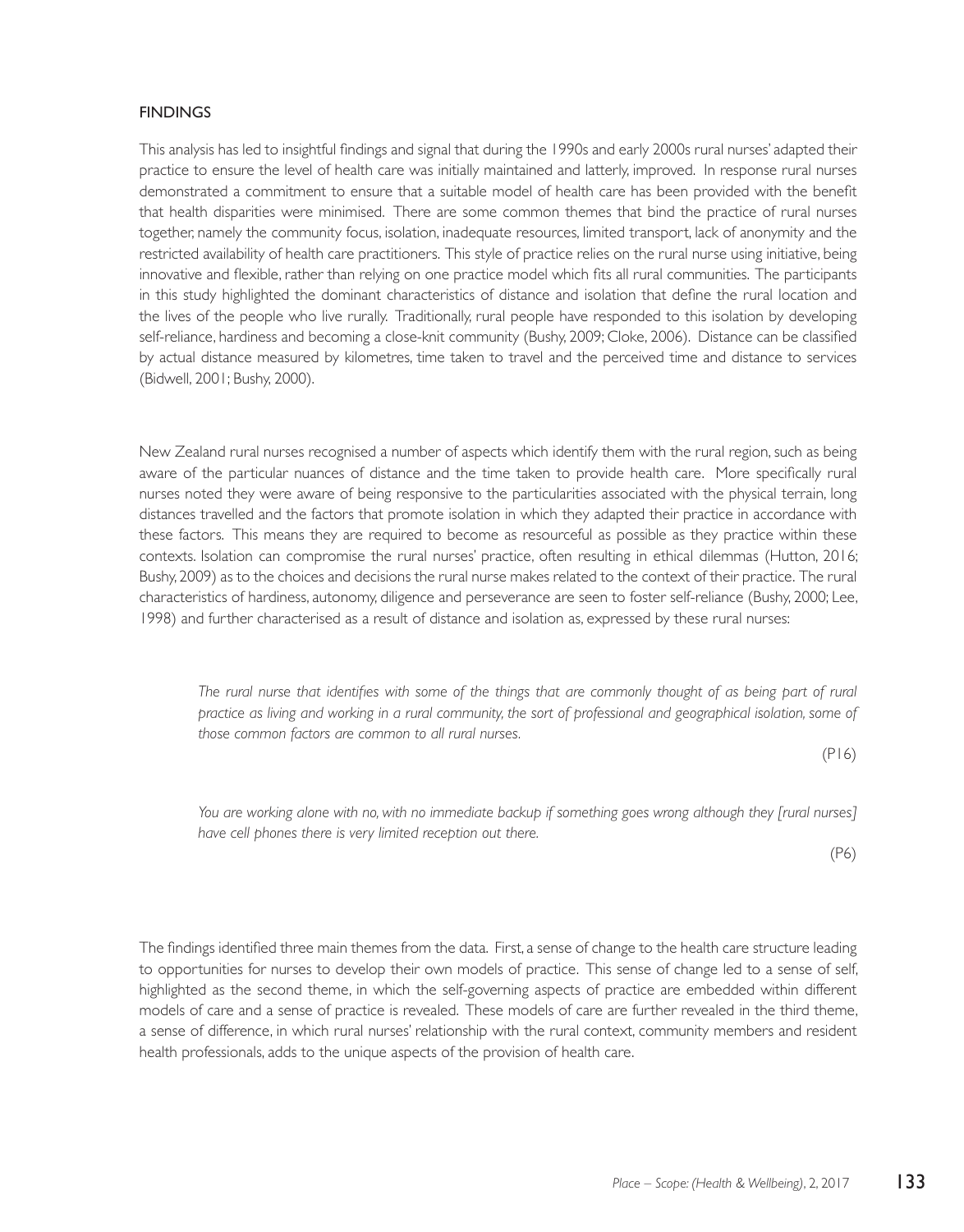## Sense of change

Some of the participants were actively involved in shaping the model of rural health care as a result of the restructuring of the health care system, during the late 1990s and early 2000s. The analysis further illustrates that the rural nurses' practice was evolving into new models as they engaged and worked in partnership, initially aligned with RCTs in the early part of the 1990s (Barnett & Barnett, 2001; Gauld, 2000) following the philosophical shift from state welfare to a neo-liberal approach. A 'sense of change' became evident from the data, which was indicated by the participants' who had been a part of the health restructuring 'change process'. In response a rural nurse explained that:

*Because the hospital closed and poof, there's nothing there. The few of us left that wanted to carry on working… we didn't know what we were supposed to do, we didn't know what we shouldn't do so we did what we thought we should do rather than being based on, this is the way it is.* 

I was attracted to learn more about the development of the rural health care services and asked this participant to further expand on how the health services developed during the time of the healthcare restructuring. The rural nurses' response signaled that her practice was driven by having local knowledge of the community and location and the way in which this knowledge was assessed through being a local resident member of that community:

*I think it's coming from being local in your own community and understanding your community.* 

Practice was driven by a 'can do it' attitude and the rural nurse aimed to offer and maintain a quality health care service identified from this analysis as being based on a flexible approach, by acknowledging community residents' health needs and providing a health care service that was responsive to the local community as expressed by the following rural nurse participants:

We definitely adapt the way we work to the needs of the job and especially the community as well as being *associated with the development of the 'new health system'.*

*I think it's… working together to develop systems that work for the community… I think nursing, I think communities, the older parts of the communities think it was the doctor but I think in a lot of the communitybased decisions, nursing has as valuable input.* 

The evidence gathered implies that models of rural nursing practice were associated with the collaborative relationships the nurse had developed with the members of the community and local health care professionals. Models of practice such as these have provided an opportunity for rural nurses to further adapt and advance their

(P7)

(P 7)

(P2)

(P5)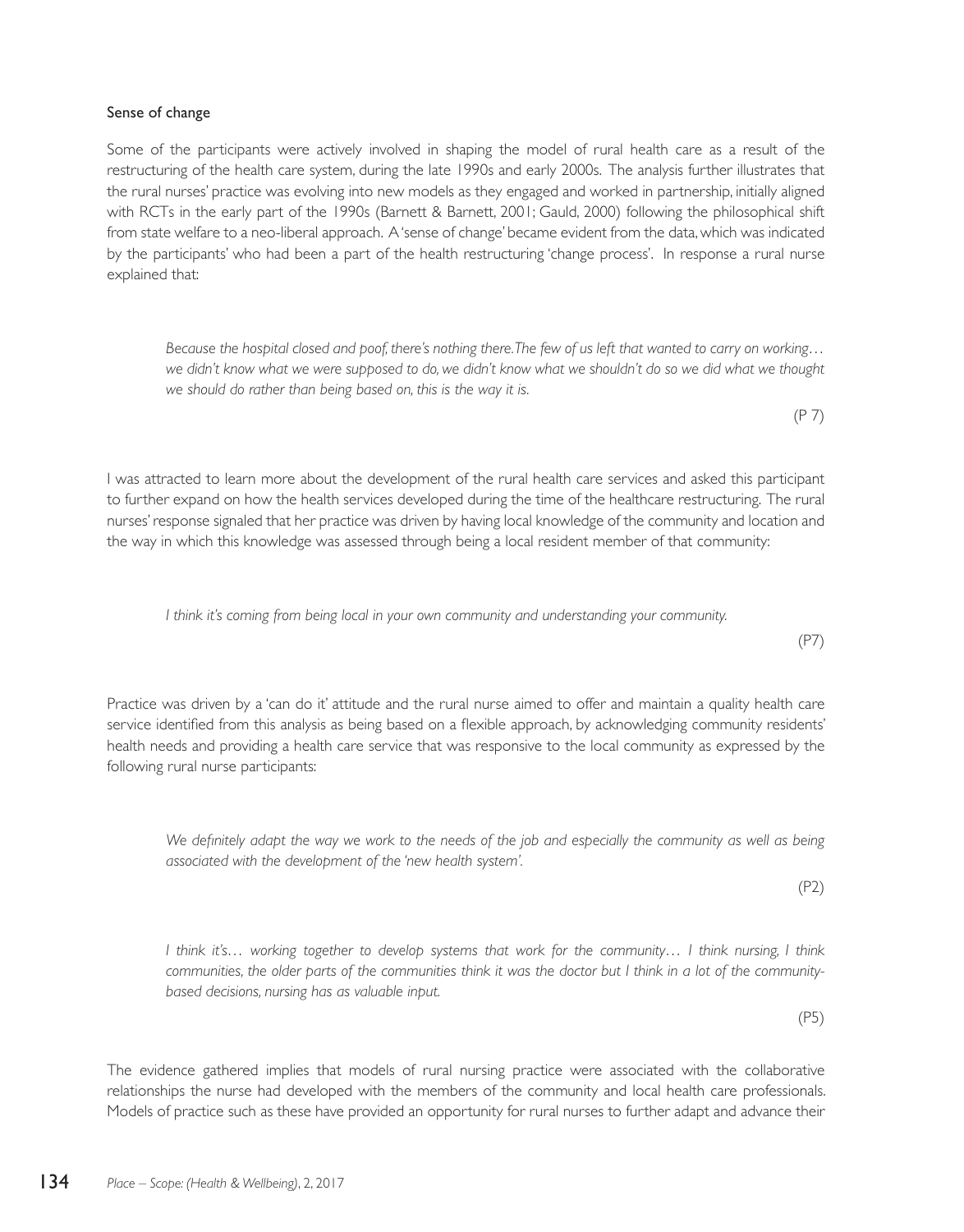practice in accordance with the rural communities' vision and direction that met their health care needs. Rural nurses explain:

*In a small rural place like the [place name removed] here we have a great relationship with our community.* 

(P15)

*The focus here [rural community] is on doing the best by the person, the person is central within the community.*  (P5)

#### Sense of practice

As I engaged with the data I identified that rural nursing practice occurs within a number of sites situated within the physical rural location of the rural Otago region. The sites and the composition of rural nurses' practice demonstrates the complexity of rural nurses' practice, in- between these sites. These sites may include, the rural community hospital (unlike tertiary hospitals which are typically associated with urban and city locations) residential care (older adult residential facilities), in general practice clinics, rural schools, client's homes, on the sports field, the roadside and on the farm. What comes from practicing in numerous sites is the visibility of the rural nurse and the expectations that either come from community members or from the way in which rural nurses' wish to govern their own practice and accommodate clients' health requirements. The following experienced rural nurse illustrates how rural nurses respond to patient's requests to either stay at home or get back to their local community hospital (from a tertiary hospital) to continue their health care and rehabilitation care:

*They [rural nurses] are prepared to put themselves out there and to go that extra distance and the common understanding is that you want to make, you want it to work for people who are at home so you do your utmost to do that and often sacrificing your own time… we want it to work for them [client's] so we do our best to make it work for them out there.*

(P6)

The rural nurse has taken into consideration that resident's recovery could be improved significantly, if they were cared for nearer to their home. In respect of this request the rural nurse "goes the extra distance" and expands her knowledge and learns new technical skills to accommodate the clients' health needs. In the following excerpt another experienced rural nurse explains that to adequately care for this client she needs to become competent to perform the care required for the maintenance of a Hickman Line and the administration of Total Parenteral Nutrition (TPN) in order to be confident to manage the complexity of this specialist area of practice. The nurse is aware of the physiological complications that could occur, including the potential for cross-infection, if she was not competent to perform this aspect of practice. This rural nurse takes into consideration community members' requests and health needs:

*They [community members] say can I come back to your hospital and they've got a Hickman line in and you've never dealt with it or you've only very rarely dealt with a Hickman and you think holy heck, how am I going to bring this patient back, who's got a Hickman line and having TPN but I know that she really wants to get home*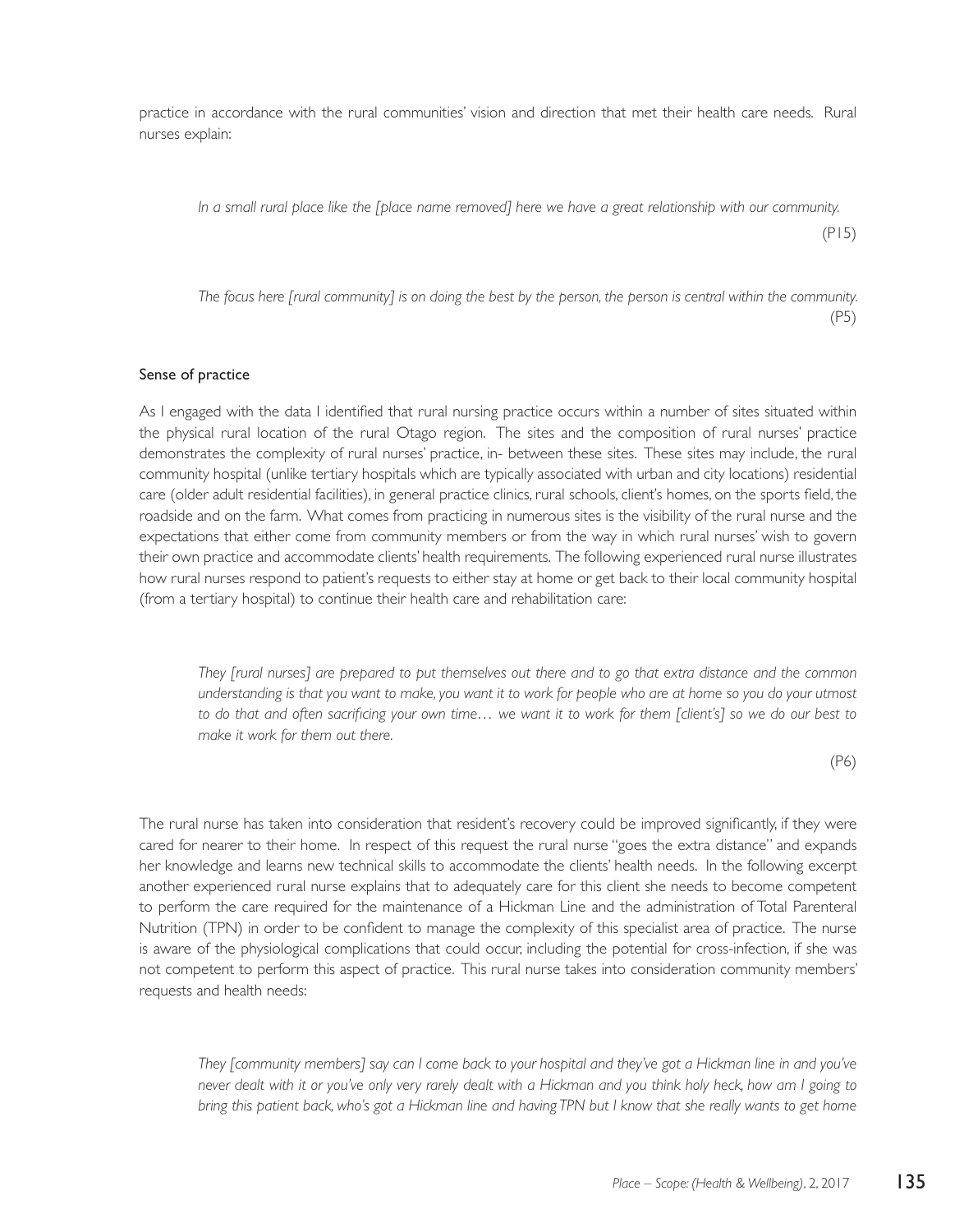for Christmas to be with her family so therefore *[nursing position removed] | have to make sure that | know how to do it and that I train the nurses like in three days, so that they can care for it.* 

(P5)

In practice settings, such as described above, rural nurses advance their practice to provide a health care service specific to the needs of the community members in a particular 'location'. Rural nurses' practice is constructed through moving between practice sites. The ability to move between sites further promotes the essence of placebased care benefitting community members' access to health care that I refer to as the nurse practicing 'in-between' locations.

#### Sense of difference

In-between practice locations provides an opportunity for the nurse to care for the same clients in numerous sites in the same rural community, as illustrated by the rural nurse who had cared for an older person in her own home:

*We have patients who sometimes require oxygen and we can just if we're out visiting them and we feel they need it, we can just bring them back [in our motor vehicle] with us and put the oxygen on and the doctor will come and visit them.* 

(P2)

The excerpt above illustrates the autonomous nature of rural nursing practice, through the assessment of a client's health status, the management of the case and local treatments as well as carrying out the necessary action to ensure clients receive appropriate health care in a timely manner. The nurse assesses the person's breathing and determines from a nursing diagnosis that this client requires oxygen. The nearest facility that has the ability to provide oxygen therapy (in this scenario) is the local rural hospital. In this scenario the rural nurse decides the most effective way of ensuring this person gets the treatment required is to take her to the local rural hospital in the nurses' work related vehicle. The unique insight of the nurses' practice aligned with 'location and the physical sites of where and how practice occurs is highlighted. The nurses have the ability to practice in an autonomous fashion which demonstrates self-govern while considering the best use which can be made of available resources, including minimising as much as possible disruption for the patients/clients. Autonomous and diverse practice is a theme which is highlighted as the rural nurse expresses the importance of getting to know the clients and their living situations, as this way of practising better accommodates the comfort of the client when they are in their own home (McMurray & Clendon, 2015).

*Starting off with a home visit to a chap who can't come into the Medical Centre because of his [condition removed] so he's on my way to work and because it's a local, rural area and you know people in town, you just*  pop in on your way and you know everybody by their first name and his caregiver [...] was there and he knew it *was me that came in the door even though he's [disability removed] and took his bloods and carried onto work.*  (P17)

The following example has been highlighted as to how some people feel uncomfortable in the doctor's clinic or have difficulty getting to the clinic and so the nurse visits the resident on her way to work or during work time. In the rural context, regardless of which site or sites the rural nurse is practising within, there is an overall theme of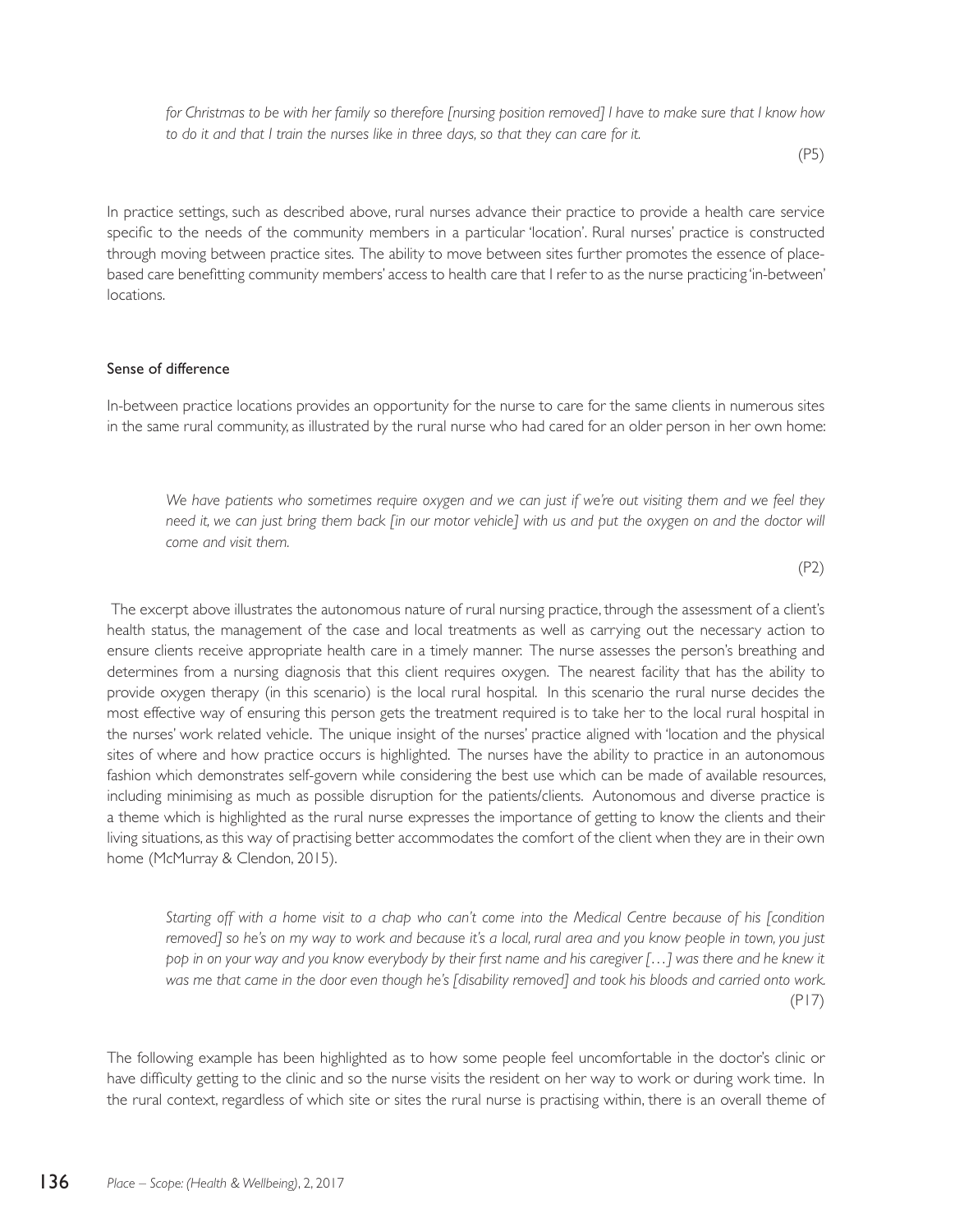responsibility and expectations of the nurses' practice by 'others' as well as by themselves, to perform in a certain way as expressed in the following excerpt:

*I think to be fair that some people don't like coming to the doctor, let alone having to sit out in the waiting room and there might be a lot of other people there and there's people coming and going, I mean we do our best I suppose, to make people feel comfortable and things but there's nothing like seeing people in their home. And it's on their terms... I love it when I have to go out, I'll often shoot out and do bloods and things. The district nurses here… doesn't do bloods… I'll often pop out in the car and go [place name removed] I like getting out and seeing people in their home, in their environment, on their terms.*

(P4)

Nursing in diverse locations provides the opportunity for the rural nurse to practice in client's homes, in community facilities such as the local school, workplaces and at the roadside which includes the provision of on-call health care. The provision of on-call may range from palliative care, wound management to acute presentations-or emergencies including accidents such as-motor vehicle accidents involving local community people, visitors and tourists. In the capacity of providing emergency health care the rural nurse does this in connection with the New Zealand Primary Response in Medical Emergencies (PRIME) system (Horner, 2008; Ministry of Health, 1999). The PRIME system relates specifically to rural practice and is identified as specific knowledge related to emergency and on-call events that occur in rural locations, with the aim of improving timely health care because of the particularities related to the 'rural'.

#### DISCUSSION

 Historically rural nurses' have been at the centre of the delivery of rural primary health care in the more isolated and remote contexts of New Zealand, identified initially as the Backblock nurses and the MHNS. How these nurses went about their day-to-day practice has highlighted aspects of place-based care and continues on in the contemporary period. The rural nurses' practice has been shaped in response to international, national and regional changes and the geographical and population health needs. The global economic downturn of the 1980s and 1990s resulted in major health care restructuring in New Zealand (National Health Committee, 2010). A shift of ideological thinking was a result of these changes from one of a state welfare approach to a neo-liberalist ideology (Dalziel & Saunders, 2014; Oliver, 1988). This shift in thinking began to influence government policy and the provisions of health care funding from the 1980s (Ife, 2013). This new health system changed the philosophy of how health care was to be delivered in rural communities. The stimulus for this was the acknowledgment from the government that there were inequalities in health care provision for some population groups (National Health Committee, 2010). The cost of health care and/or treatment and the difficulty of accessing health care providers, as well as the appropriateness of these providers, were recognised as barriers preventing health care provision. However, as identified from this study, the collaborative rural community relationships rural nurses were engaged with assisted these nurses to adapt their practice which has improved the provision of health care.

As the neo-liberal changes occurred, self-governance structures evolved and, for the rural nurse participants in this study, an opportunity arose to advocate for social justice. This meant developing partnerships with rural community members through which to enhance health care decisions and actions and improve the social determinants of health, in particular access to '24 hour' health care provision (McMurray & Clendon, 2015). These changes were primarily made manifest through the establishment of RCTs in the 1990s and from the early part of the 2000's the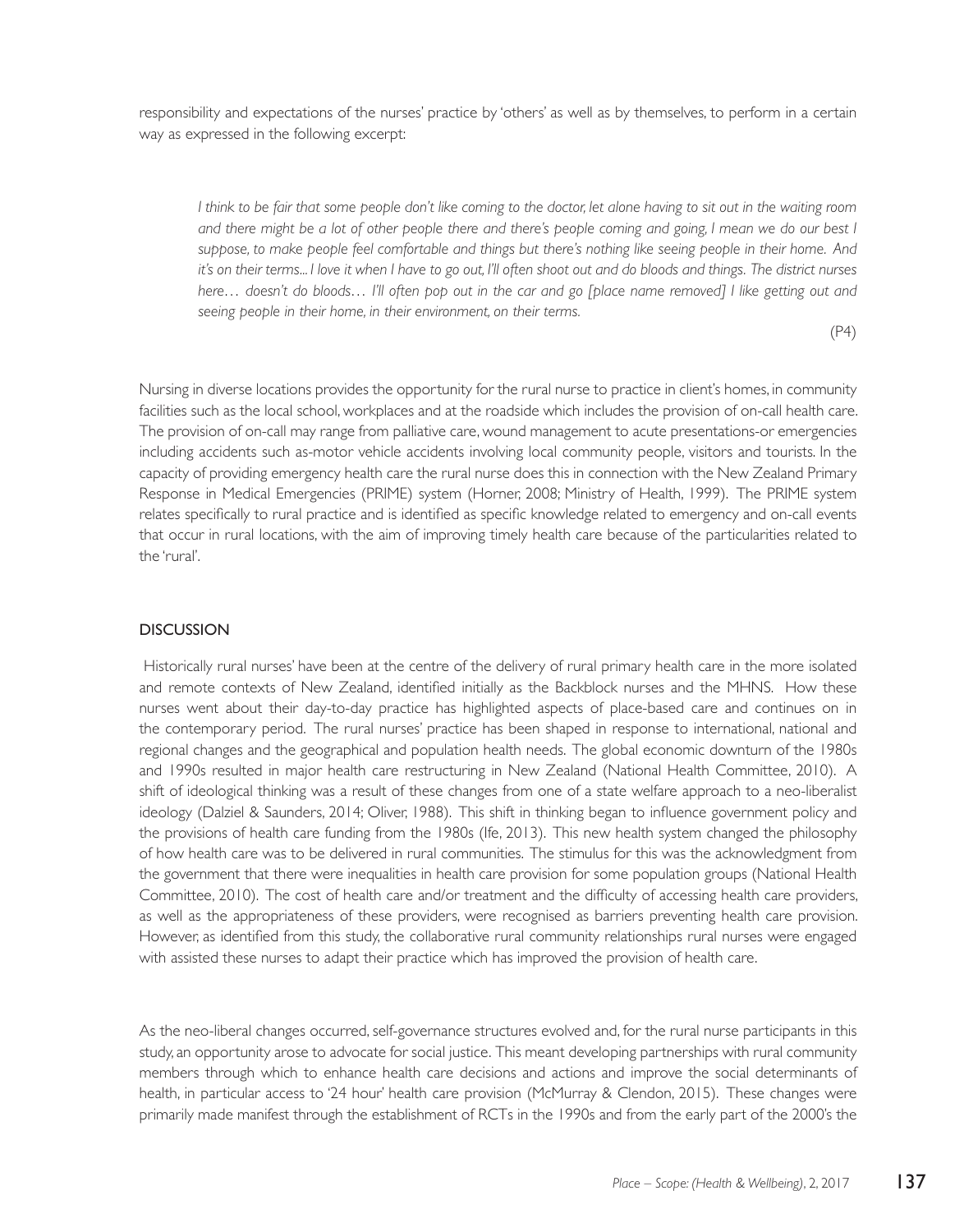health care system came under the influence of and was shaped by the 'Primary Health Care Strategy' (Ministry of Health, 2001).

The intention of transferring the governance to a partnership arrangement between the rural community residents and the rural nurse aimed to develop a health care service tailor-made to accommodate local residents' new acceptance and engagement with the health care service. Health care professionals then become responsible to the local community in which they recognised the value of local place-based knowledge, wisdom and expertise and understood that universal knowledge cannot simply be applied to the rural community, as context needs to be considered a necessary contributing factor in the delivery of health care planning and provision. In New Zealand, some rural communities from the regional study location were successful in maintaining local access to a range of health care services which when combined with strong community leadership and committed local health professionals, have aided in the retention of local facilities and led in some cases to improved community satisfaction of their health care services. This study has exposed that rural nurses governs their own practice, influenced by local knowledge-which underpins rural culture, rural values and rural behaviour. These governance structures remain as dominant features in contemporary rural locations and continue to influence the power structures within the health care system (Bushy, 2000).

The rural environment comprises a wide range of attributes associated with the physical location, which is broadly identified as context. Context is a central feature of this study and connects all the relational aspects within the social world, the relations between humans and non-humans and the social interactions which occur in place (Agnew, 2011; Woods, 2011). The rural environment also includes how people relate in place, what attachments they have and what it means to identify with a 'location' or sites of practice as a 'sense of place'.

Adapting and broadening the scope of the registered nurses' practice and performing in rural isolation from other nurses is a point of difference. The rural nurse creates a healing place within various rural sites and structures and as this occurs a nurse-client community proximity is established which has entitled this nurse to advance their practice. Examples of their practice includes working in partnership with clients and community members and establishing PRIME access which has benefitted the health care of the clients in these rural communities. Through these encounters, a deeper understanding has been revealed as to how the rural nurses' adapted both personally and professionally. Rural nurses' practice encompasses a vast array of knowledge, skill and expertise, in the rural community (Molinari, 2012).

The findings from this study are a useful reference point for rural and non-rural nurses, planners and policy makers to better understand the different approach rural nurses'-engage with in order to provide fundamental care. Difference in this context is considered a valuable and positive concept in which to recognise the unique features aligned with the provision of care associated with rural nursing practice.

Bushy (2012) has indicated that as yet there is no suitable model encapsulating the unique aspects of rural nursing practice. Therefore, adding to the global rural nursing knowledge base with insights generated from this study may capture important aspects of care in respect to rural nursing practice. This knowledge can contribute to the growing body of knowledge associated with the theoretical base aligned with rural nursing practice. It is important to recognise that knowledge associated with nursing practice is different to urban knowledge and urban models of practice and that, as policies, guidelines and legislation are being developed, the knowledge pertaining to the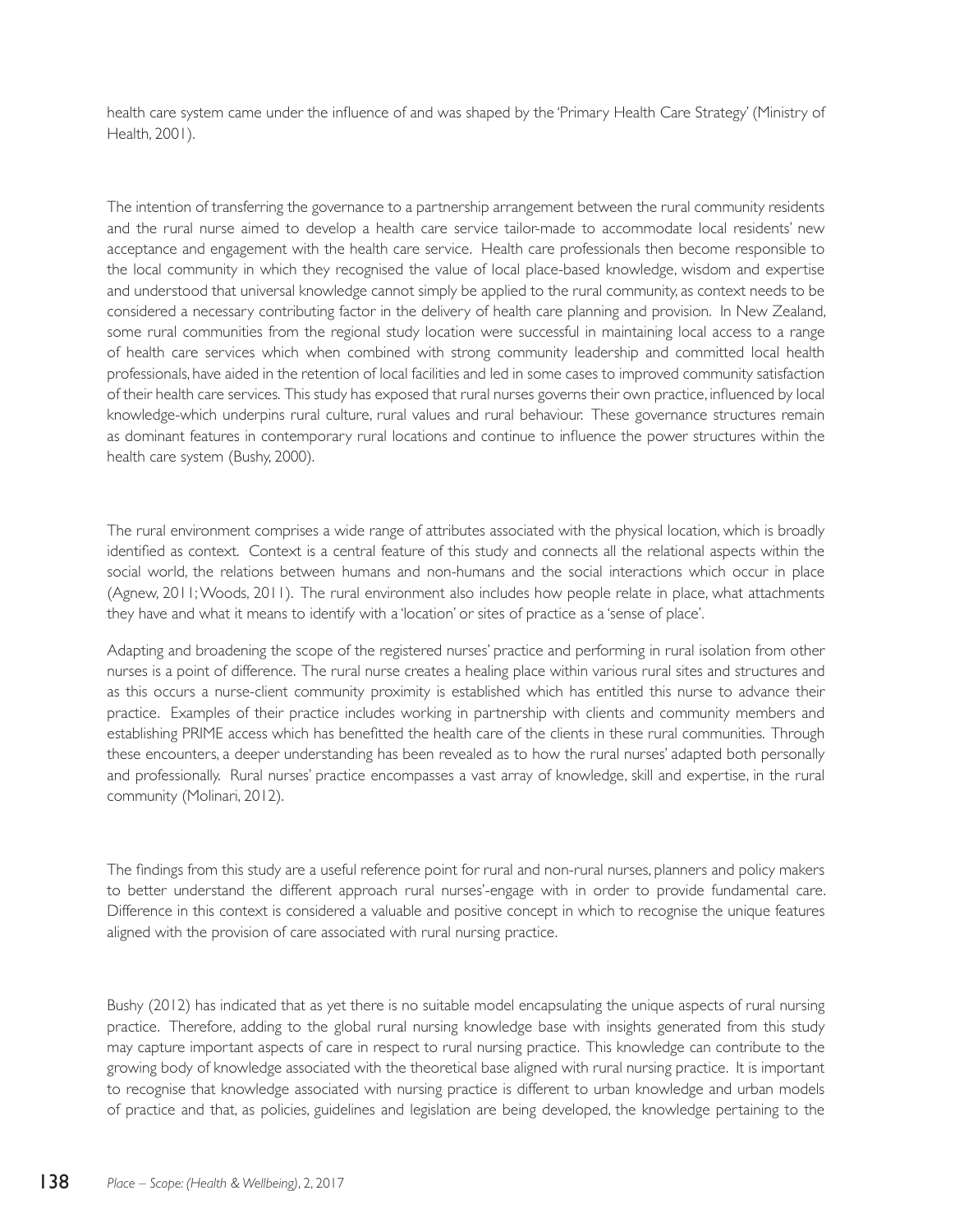'rural' needs to be considered along with the assignment of appropriate rural personnel to add to the debate. It is essential this study and the knowledge generated be translated into practice legislation, policy and education which guides and funds rural practice and recognising those rural primary health care nurses are at the forefront of this endeavor. To this effect it is important that nursing from a national level needs to encompass regional and local rural nurses' experiences that can influence the policy process at governmental levels and share their experiences associated with the changes related to the neo-liberal movement and, in particular, how rural nurses' have governed their practice in the process associated with this approach.

## **CONCLUSION**

This study has revealed that during the past century nurses who have practiced in the rural community in differing health care systems have pioneered models of sustainable practice that meets the needs of community residents and reduced health disparities. This study highlights how the rural nurse aligns the self in the rural community as a meaningful provider of place-based primary health care

Jean Ross, BN, MA, PhD, FCNA, GCTLC, CSP is a registered nurse and principle lecturer in the School of Nursing at Otago Polytechnic, Dunedin. Jean's interests focus on the concept of 'place' and community development, particularly rural communities. Jean facilitates rural community knowledge, the place of image and the powerful effects the use of image can have when combined with written text.

Correspondence to Jean Ross, School of Nursing, Otago Polytechnic, Private Bag 1910, Dunedin, New Zealand. Email: jean.ross@op.ac.nz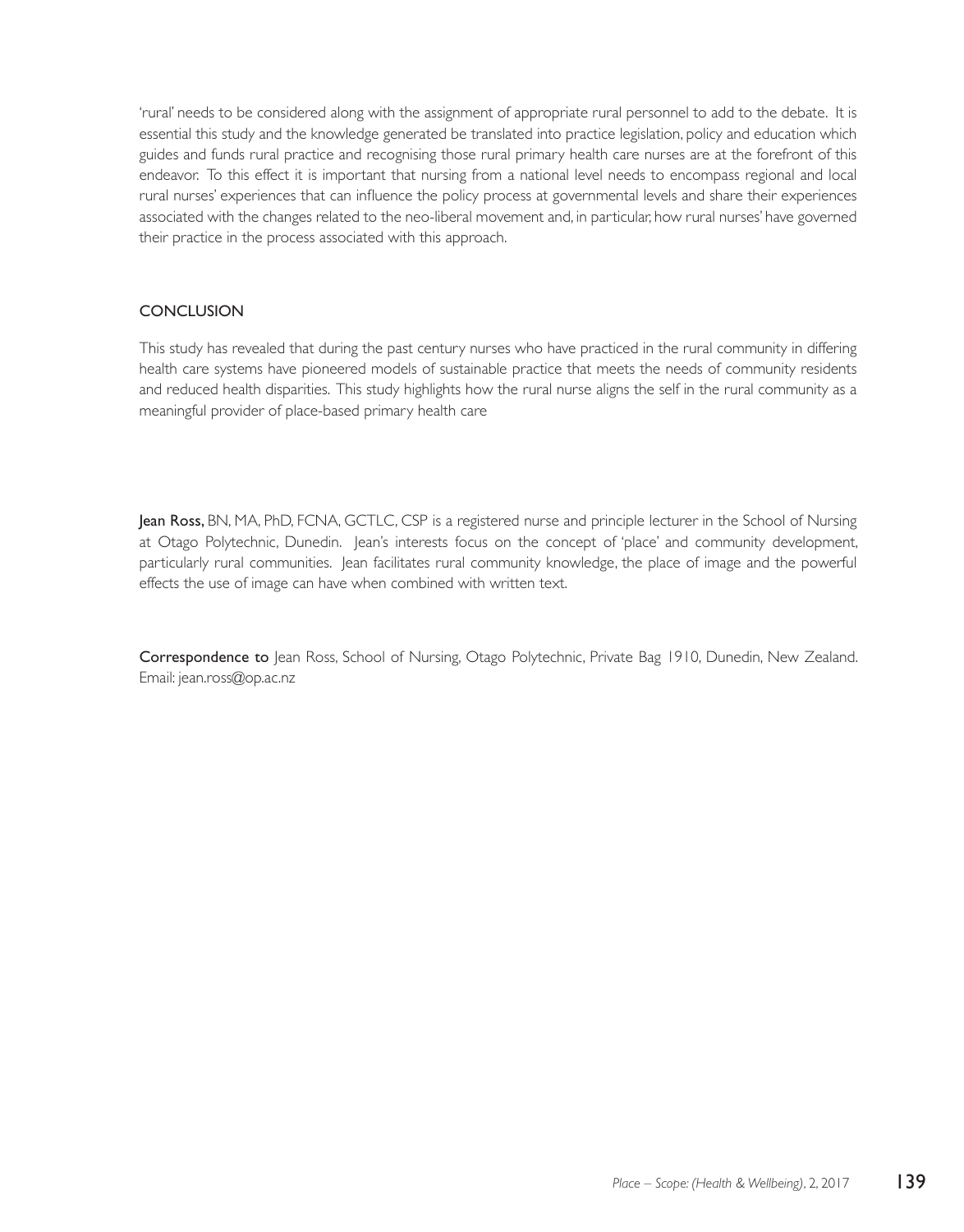## **REFERENCES**

Agnew, J. (2011) Space and place. In J. A. Agnew and D. N. Livingstone (Eds) *Handbook of geographical knowledge,*  (pp. 316-330). London: Sage Publications.

Armstrong, S. (2008) Exploring the nursing reality of the sole on-call primary health care rural nurse interface with secondary care doctors, (pp. 225-246). In J. Ross (Ed.) *Rural nursing: Aspects of practice,* Dunedin: Rural Health Opportunities.

Barnett, P. & Barnett, J.R. (2005) Reform and change in health service provision. In P. Davis and K. Dew (Eds) *Health and society in Aotearoa New Zealand,* (pp. 178-193). Auckland: Oxford University Press.

Barnett, J.R. & Barnett, P. (2009) Reinventing primary health care: the New Zealand case compared. In V.A. Crooks and G.J. Andrews (Eds) *Primary health care: People, practice, place,* (pp. 149-165). Surrey: Ashgate.

Bidwell, S. (2001) *Successful models of rural health service delivery and community involvement in rural health: International literature review*, Christchurch: National Centre for Rural Health, Christchurch School of Medicine and Health Sciences, University of Otago, New Zealand.

Bushy, A. (2000) *Orientation to nursing in the rural community,* Thousand Oaks, California: Sage Publications.

Bushy, A. (2009) A landscape view of life and health care in rural settings. In W. Nelson (ed.) *Handbook for rural health care ethics: A practical guide for professionals*, (pp. 15-41). Lebanon: University Press of New England.

Bushy, A. (2012) The rural context and nursing practice. In D. Molinari and A. Bushy (Eds) *The rural nurse: Transition to practice,* (pp. 3). New York: Springer Publishing Company. 21.

Carryer, J., Halcomb, E. & Davidson, P.M. (2015) Nursing the answer to primary health care. *Collegion 22*(2), 151-152.

Cloke, P. (2006) Rurality and otherness. In P. Cloke, T. Marsden and P. H. Mooney (Eds) *Handbook of Rural,* (pp. 447- 456). Studies, London: Sage Publications.

Crooks, K.H. (2012) Dual relationships and rural nurses 'transition to practice: a Canadian ethnographic study. In D. Molinari and A. Bushy (Eds) *The rural nurse: Transition to practice,* (pp. 47-59). New York: Springer Publishing Company.

Dalziel, P. & Saunders, C. (2014) *Wellbeing economics: Future directions for New Zealand*, Wellington, New Zealand: Bridget Williams Books Publishing Trust with the G & N Trust.

Davis, J., Williamson, M. & Chapman, Y. (2014) The practice of rural nursing and midwifery. In K. Francis, Y. Chapman & C. Davis (Eds) *Rural nursing the Australian context,* (pp. 46-64). Cambridge University Press: Melbourne, Australia.

Fitzwater, A. (2008) The impact of tourism on a rural nursing practice. In J. Ross (Ed.) *Rural nursing: Aspects of practice,*  (pp. 137-143). Dunedin: Rural Health Opportunities.

Francis, K., Chapman, Y., Hoare, K. & Birks, M. (2013) *Australia and New Zealand community as partner theory and practice in nursing,* (2nd ed.). Sydney: Lippincott Williams & Wilkins.

Gauld, R. (2000) Big bang and the policy prescription: health care meets the market in New Zealand, *Journal of Health Politics, Policy and Law 25*(5), 815-844.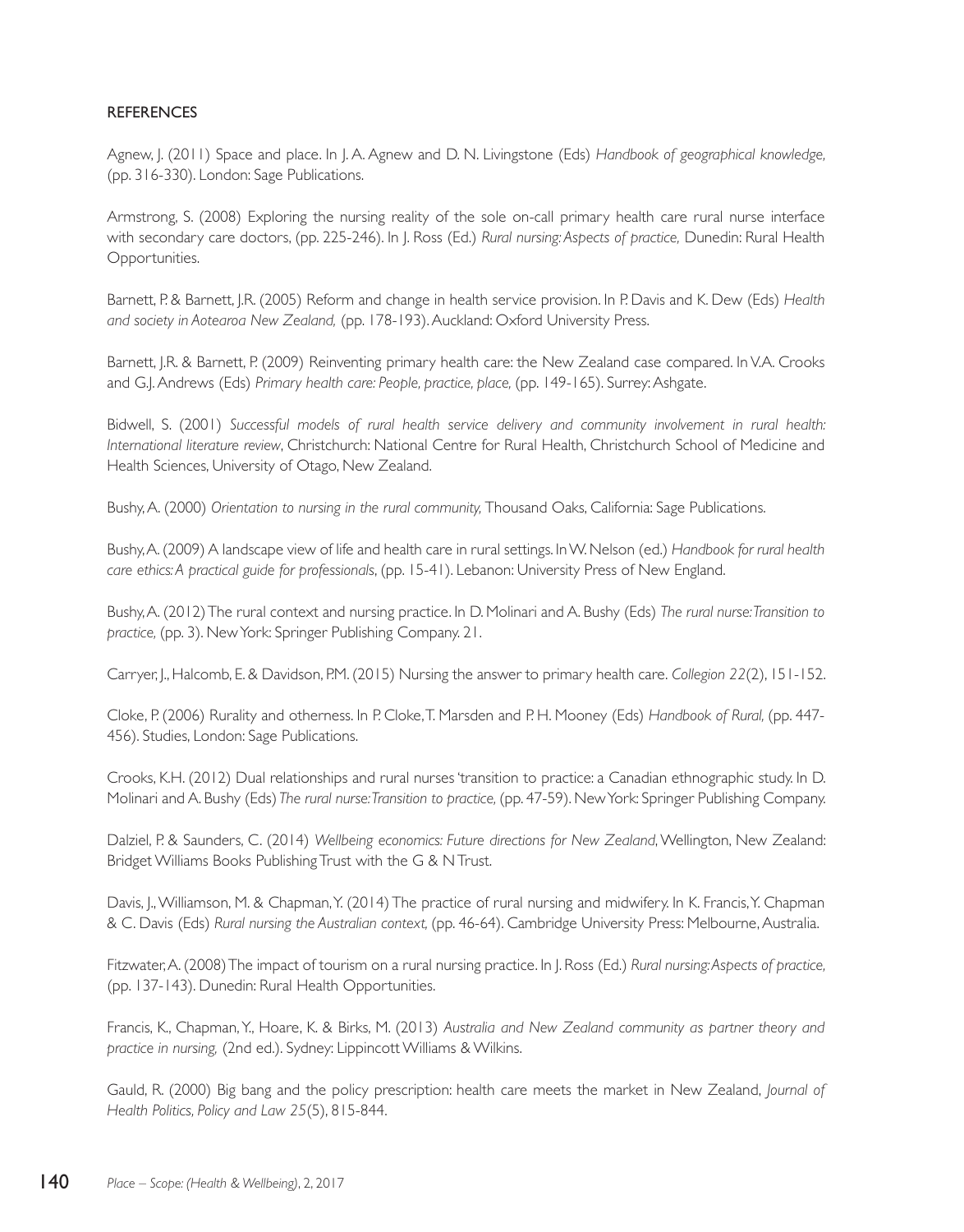Gauld, R. (2001) *Revolving doors: New Zealand's health reforms,* Wellington, New Zealand: Institute of Policy Studies, Victoria University.

Hegney, D., Francis, K. & Mills, J. (2014) Rural health' in K. Frances, Y, Chapman and C. Davies (Eds) *Rural nursing: The Australian context,* (pp. 18-33). Australia: Cambridge University Press.

Horner, C. (2008) 'Emergency health provision and maintaining competency. In J. Ross (Ed.) *Rural nursing: Aspects of practice,* (pp. 125-136). Dunedin: Rural Health Opportunities.

Hughes, C. (2009) Rural health. In J Germov (Ed.) *Second opinion: An introduction to health sociology,* (pp. 197-218). Victoria, Australia: Oxford University Press.

Hutton, G. (2016) *Models of care as it applies to South Westland,* National Rural Health Conference, Wai Ora, Healthy Environments, Dunedin, New Zealand. New Zealand Rural General Practice Network.

Ife, J. (2013) *Community development in an uncertain world: Vision, analysis and practice,* New York: Cambridge University Press.

Knight, K., Kenny, A. & Endecott, R. (2016) From expert generalists to ambiguity masters: using ambiguity tolerance theory to redefine the practice of rural nurses. *Journal of Clinical Nursing 25*, 1757-1765.

Lee, H.J. (1998) Concept comparison: old-timer' newcomer/insider/outsider. In H.J. Lee (ed.) *Conceptual basis for rural nursing,* (pp. 149-155). New York: Springer Publishing Company

McMurray, A. & Clendon, J, (2015) *Community health and wellness: Primary health care in practice,* Australia: Elsevier.

Ministry of Health (1999) Roadside to bedside: *A 24-hour clinical integrated acute management system for New Zealand,* Wellington, New Zealand: Ministry of Health.

Ministry of Health (2001) *Primary health care strategy,* Wellington: Ministry of Health.

Molinari (2012) Appendix A: the perceptive, affective, cognitive critical thinking model. In D. Molinari and A. Bushy (Eds) *The rural nurse transition to practice,* (pp. 341-343). New York: Springer Publishing Company.

Molinari, D. & Bushy, A. (Eds) (2012). *The rural nurse transition to practice,* New York: Springer Publishing Company.

National Health Committee (2010) *Rural health: Challenges of distance opportunities for innovation*, Wellington: National Health Committee.

Oliver, W.H. (1988) *Social policy in New Zealand: an historical overview, The April Report*, (pp. 105-146). Wellington: Royal Commission on Social Policy.

Otago Regional Council (n.d.). Retrieved 16 November 2015 from http://www.orc.govt.nz/About-us-and-the-Region/About-the-Region/.

Prince, R., Kearns, R., & Craig, D. (2006) Governmentality, discourse and space in the New Zealand health care system, 1991-2003, *Health & Place 12,* 253-66.